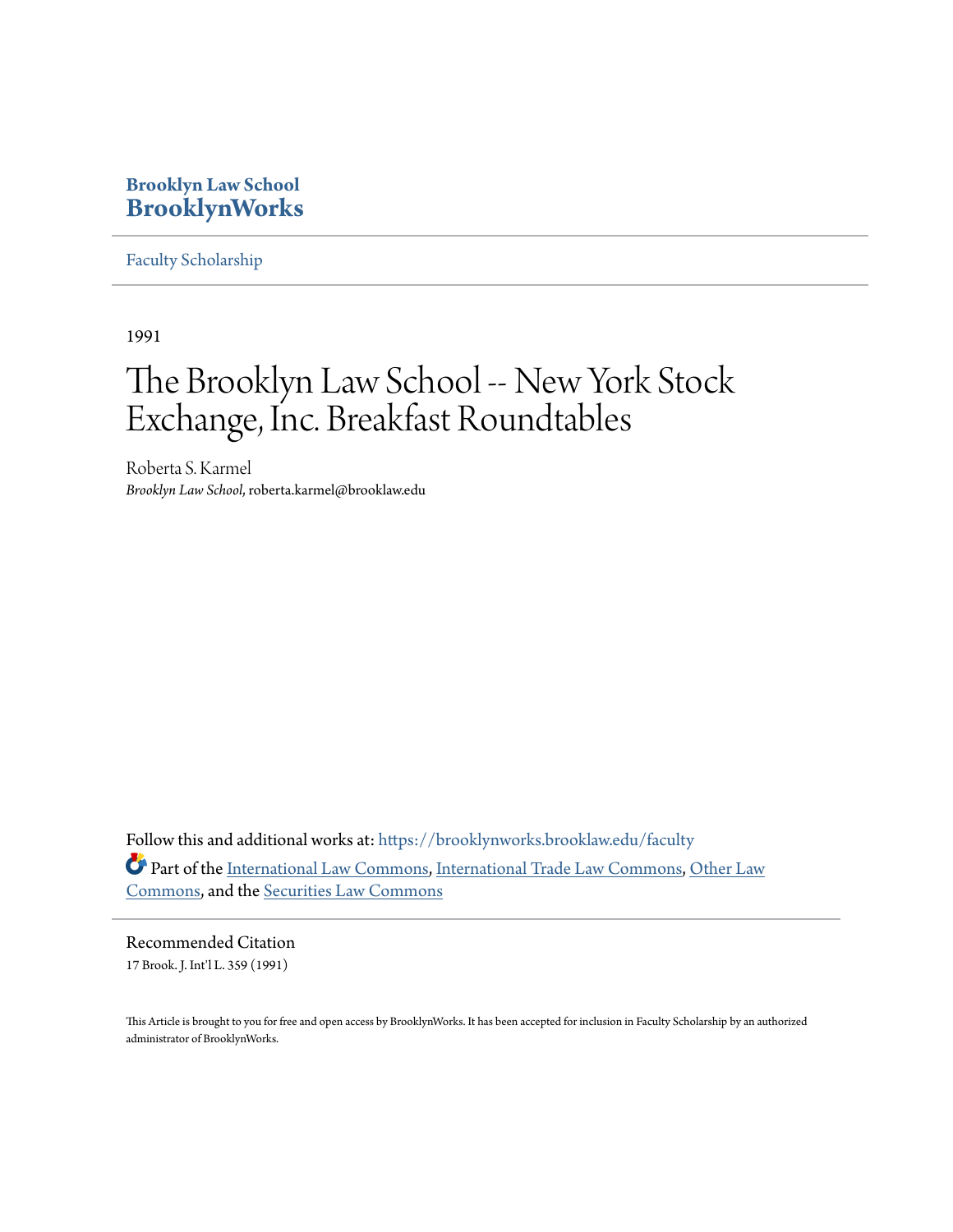## **PRESENTATIONS**

### **THE BROOKLYN LAW SCHOOL - NEW YORK STOCK EXCHANGE, INC. BREAKFAST ROUNDTABLES**

#### *Roberta S. Karmel\**

The Brooklyn Law School Center for the Study of International Business Law was established in 1987 to play a role in meeting the challenge of internationalization through the study and shaping of international business law and policy. A significant component of business internationalization is transnational capital flows, which include stock market activity. The international equity markets exploded during the 1980's. Although the New York securities markets are being increasingly internationalized, London and other overseas markets have enjoyed an even more spectacular growth. Globalization of the equity markets is thus both an opportunity for, and a threat to, the hegemony of New York as the world's premier stock market.

The Brooklyn Law School - New York Stock Exchange. Inc. Breakfast Roundtables are programs of the Center for the Study of International Law designed to spark interest and debate about the future of the international equity markets. These Breakfast Roundtables were inaugurated on a memorable morning, October 20, 1987, the day after the 508 point stock market crash and the morning that the New York Stock Exchange, Inc. almost closed because of continued stock price declines. As a result of this chaos in the markets, our first scheduled speaker, then the director of the Division of Market Regulation of the Securities and Exchange Commission (SEC), was occupied elsewhere. However, a very able substitute, Jonathan Kallman, Associate Director of the SEC Division of Market Regulation spoke

<sup>\*</sup> Professor of Law and Co-Director of the Center for the Study of International Business Law, Brooklyn Law School; Partner, Kelley Drye and Warren.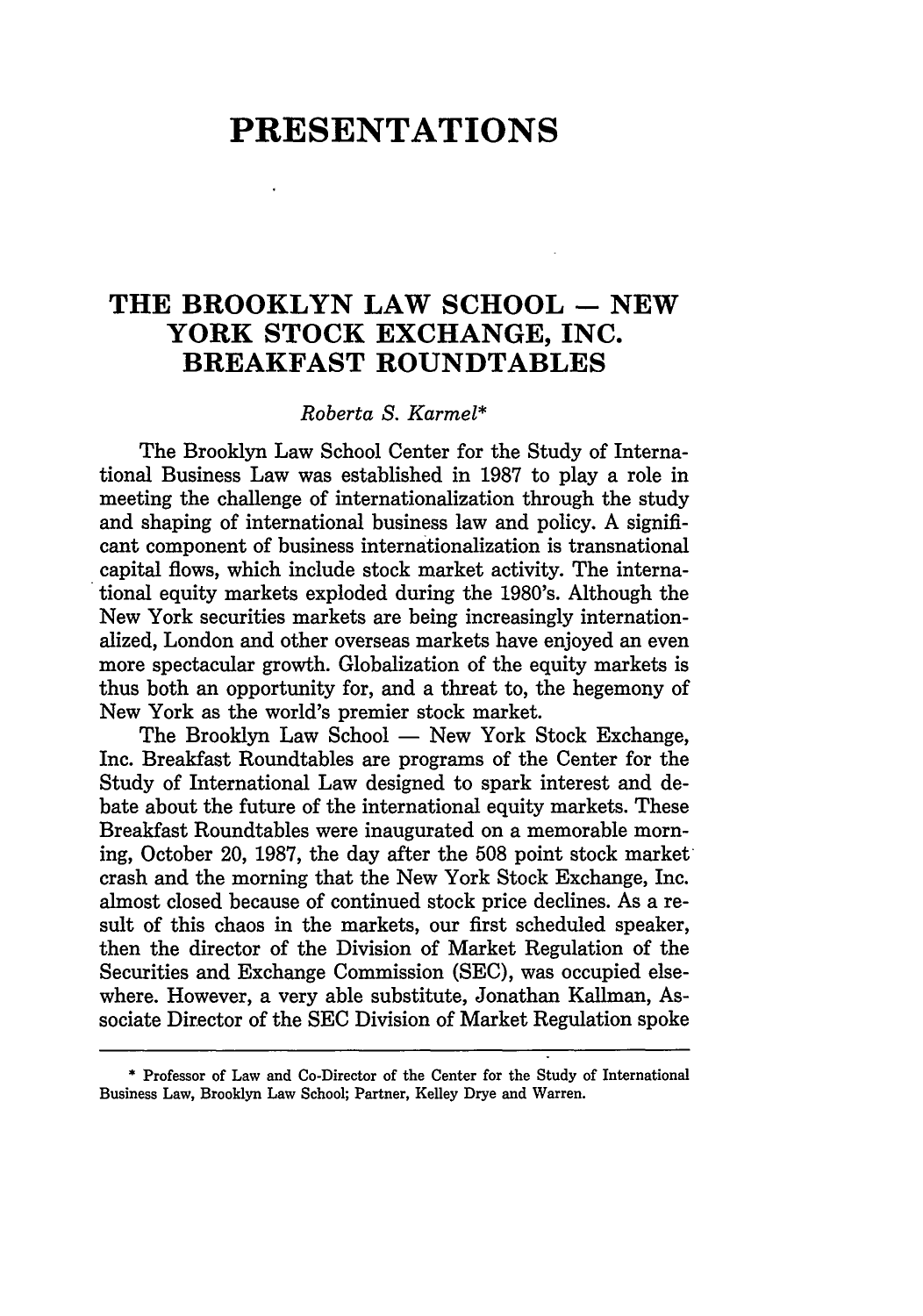to the intrepid group which had gathered at 8:00 a.m. in the Exchange Boardroom on "International Clearing and Settlement: The Back Office Crisis of the 1980's?". Partly as a result of the 1987 crash, this topic received considerably more attention over the ensuing years. Indeed, on April 13, 1989, we had an update on "Recent Developments in International Clearance and Settlement" at a Breakfast Roundtable by Karen L. Saperstein, Associate General Counsel of National Securities Clearing Corporation and International Securities Clearing Corporation.

The general topic of our Breakfast Roundtables, the future of the internationalization equity markets, addresses the evolving regulation of global stock markets. This subject necessarily encompasses very sophisticated problems such as multijurisdictional offerings and market linkages in mature market centers, as well as the challenges facing emerging capital markets in various parts of the world.

Commencing in 1987, our Breakfast Roundtables have featured four speakers each academic year, two in the fall semester and two in the spring semester. The speakers and topics selected have been far ranging and have covered such different subjects as international price protection (by Michael J. Simon, Associate General Counsel, National Securities Settlement Corporation); program trading (by former U.S. Attorney General Nicholas de B. Katzenbach); an SEC exemption for equity offerings offshore (by Director of the SEC Division of Corporate Finance Linda Quinn); the IOSCO Report on Multi-National Offerings (by Paul Guy, President of the Commission des Valeurs Mobilieres du Quebec); EC Directives on Company Law and Takeovers (by Auke Haagsma, First Secretary, Legal Affairs, European Communities); mutual fund regulation in Europe (by Catherine Heron, Deputy General Counsel, Investment Company Institute); international securities enforcement (by Michael D. Mann, Director, SEC Office of International Affairs); and international corporate governance (by Joseph C.F. Lufkin, Founder and Managing Partner, Global Proxy Services Corp.). In addition to the cross-market focus of these talks, speakers have also addressed developments in particular countries, including France (by Marie-Claude Robert, Head of External Relations Department, Commission des Operations de Bourse); China (by Paul M. Thiel, Morgan Stanley & Co. Incorporated and Arnold W. Sametz, Graduate School of Business, New York University); Japan (by Isaac Shapiro, Partner, Skadden, Arps, Slate, Meagher

360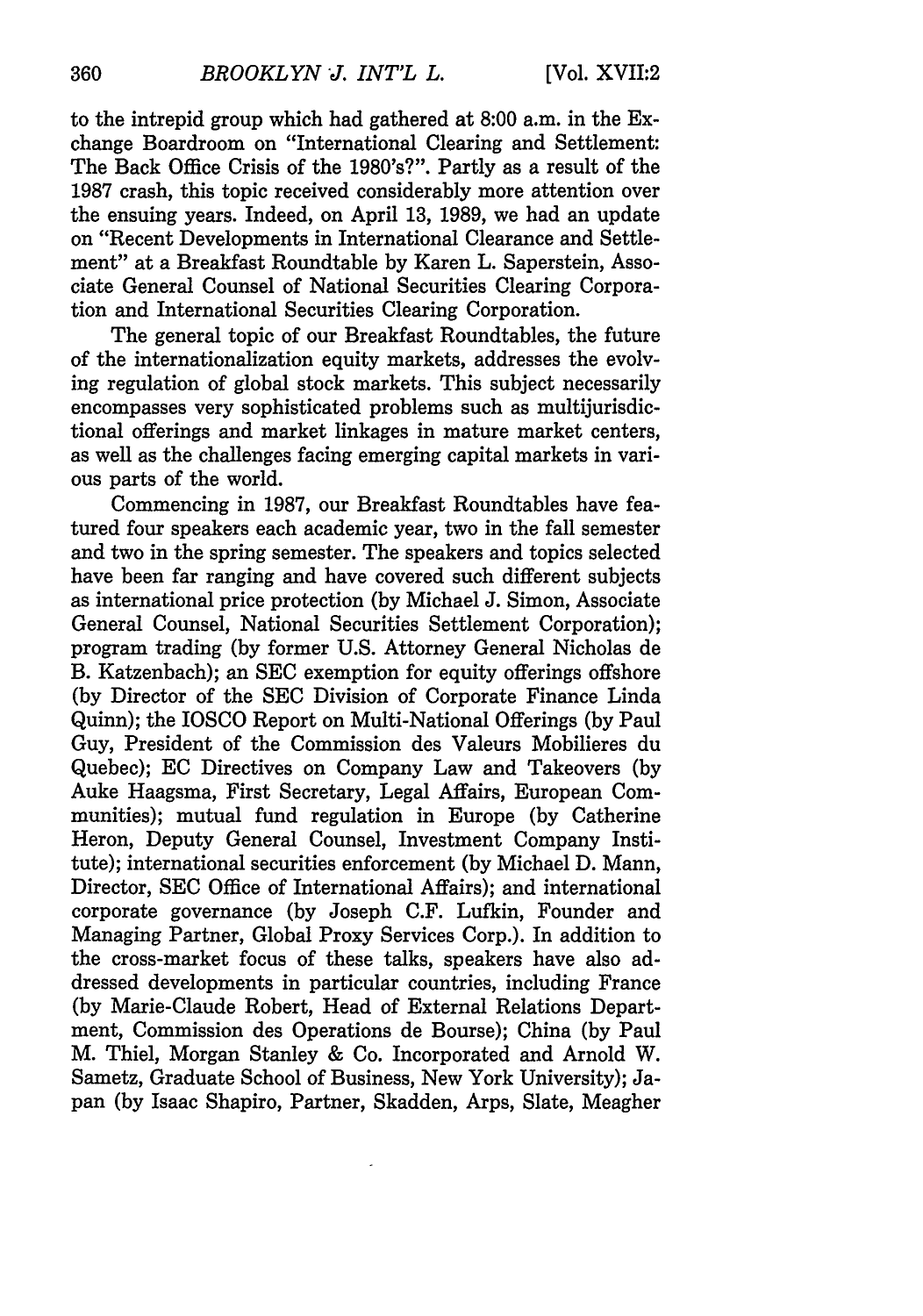& Flom); and the Soviet Union (by Peter J. Pettibone, Partner, Lord Day & Lord, Barrett Smith).

In this issue we are publishing two of the talks given at our lectures during the 1990-91 academic year, one devoted to Latin America presented by Suzanne Nora Johnson, an investment banker at Goldman Sachs & Co. and one devoted to Eastern Europe presented by Philip R. Lochner, Jr., Commissioner of the SEC.

The Center for the Study of International Business Law at Brooklyn Law School is privileged to co-host these Breakfast Roundtables and wishes at this time to formally express our appreciation and thanks to the New York Stock Exchange, Inc. for its gracious hospitality in opening the Boardroom of the Exchange to us and also for its help in selecting speakers.